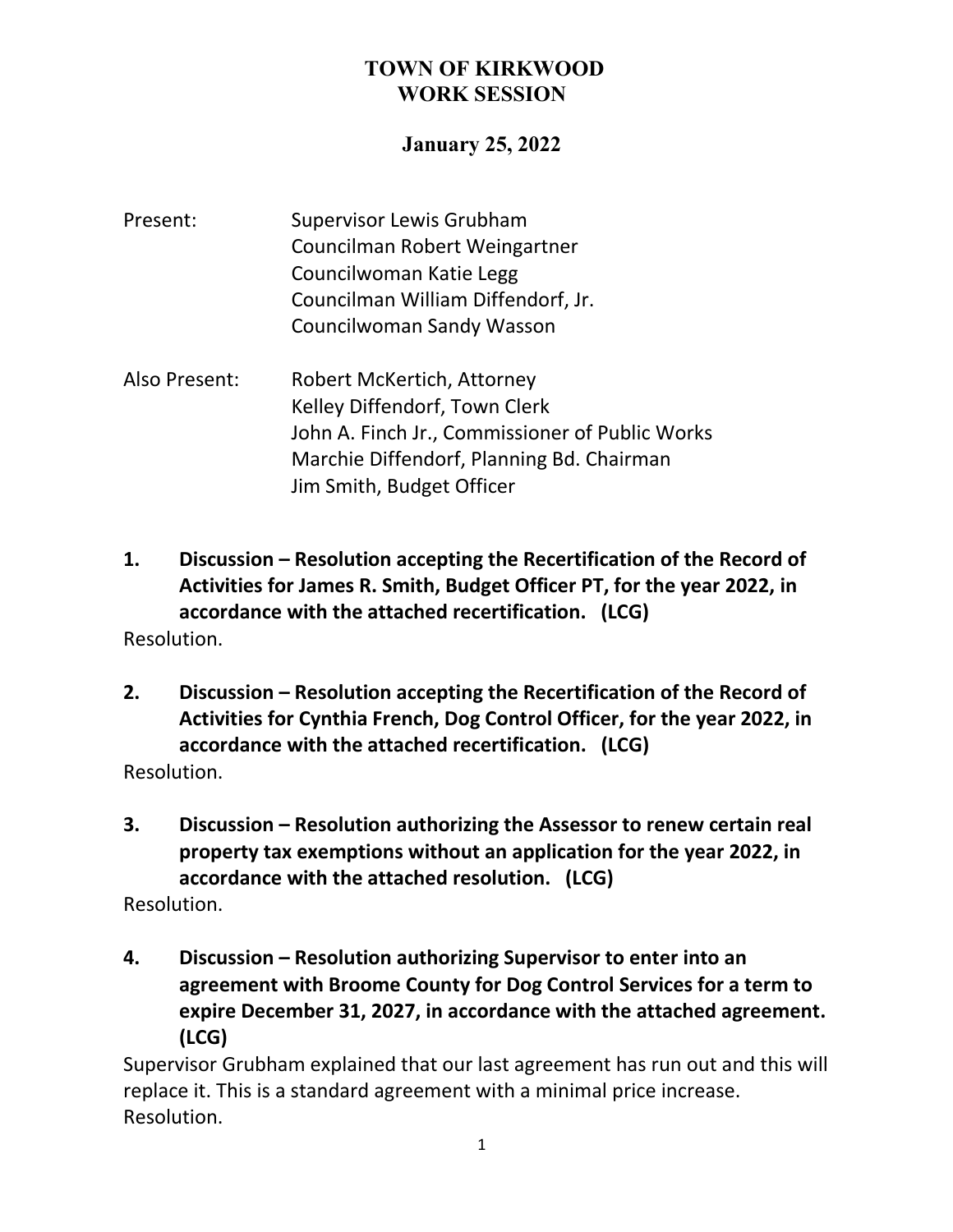# **January 25, 2022**

**5. Discussion – Resolution authorizing the Supervisor to enter into an agreement with Vieira & Associates CPAs, P.C., regarding the Town Court Audit for the year ending December 31, 2021 at a cost not to exceed \$ 5,400, in accordance with the attached agreement. (LCG)**

Supervisor Grubham said this is a yearly audit that is required by law with a minimal increase in cost. Resolution.

## **6. Discussion – ARPA – Rescue Project. (LCG)**

Supervisor Grubham reminded the Board of a list he handed out a month ago with proposed project ideas to complete with the ARPA (stimulus) money. Supervisor Grubham met with John Finch and Al Glover to discuss what projects were of utmost importance. The first two projects under consideration involve replacing sewer lines. The first of the two projects is on Industrial Park Drive (by the small pond) between manholes 4 and 6, with an estimated cost of \$155,000. The second on Upper Court Street (by the Truck Stop and Subway Plaza) between manholes J2 and I1, with an estimated cost of \$215,000. Supervisor Grubham would like to bid these two projects out, as a package and get separate pricing on them to see what is most cost effective. John Mastronardi will be asked to put the bid packages together.

The third project under consideration is to rehabilitate the water tank on Stratmill Road. It's about 60 years old and holds 1.3 million gallons of water. The estimated cost is approximately \$272,000. The Johnson Road water tank needs a little work as well but the Stratmill Road tank is the most important tank in our system.

John Finch explained that the Stratmill Road tank has been worked on in the past, cleaning and patching. It has been over 20 years since real work has been done on it. This tank has Kirkwood painted on the side of it but it's so faded you can't see it, which can be redone as well.

Supervisor Grubham listed the items that would be included in the project; exterior cleaning, interior chemical cleaning, interior wall filling of cracks and waterproofing, interior pipe coating, a dome access hatch, and a new dome vent. Councilman Diffendorf asked how the company bidding the job would know how many cracks they would need to fill. There is still time to ask questions and find out more about the repairs needed.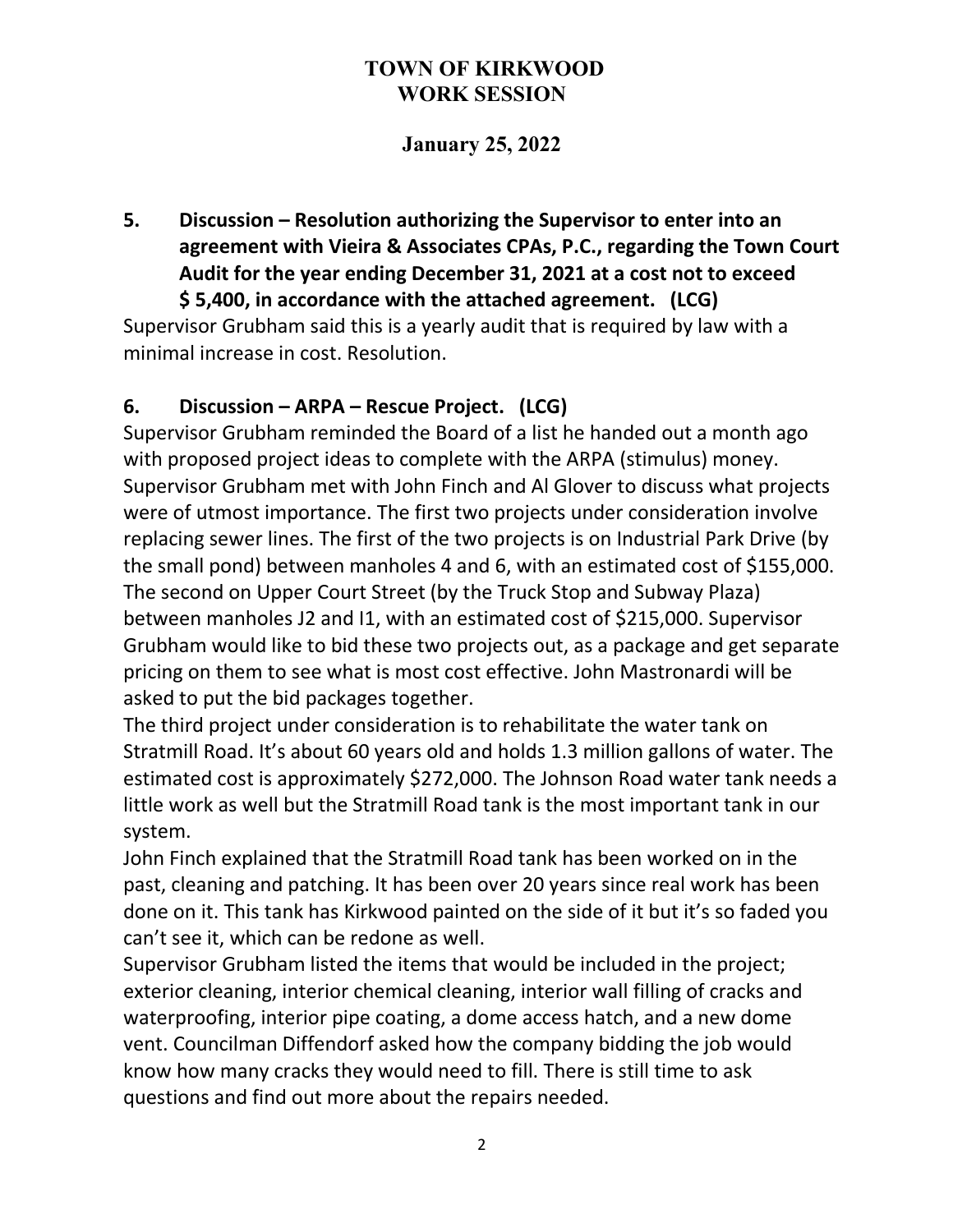# **January 25, 2022**

If all three of these projects get approved by the Board we would be short about \$70,000 from the rescue money total. There is money in the reserve fund for the water department to cover the difference.

Councilman Diffendorf strongly recommended that something be done about the water at the south end of Kirkwood, or any other parts of the Town that may have issues. The water is not clear and has tremendous doses of chlorine. Other residents are calling and mentioning issues as well. John Finch mentioned different scenarios that could cause discolored water such as, flushing habits, or when the fire departments use the water. Councilman Diffendorf reiterated that this has been an ongoing problem and we need to get a handle on it. It wasn't that many years ago that we did not have this issue. If money needs to be spent to figure this out then that should be done. Supervisor Grubham recommended having an expert come in to look at the system. John Finch is going to get some recommendations on what to do.

Resolution for Bid from John Mastronardi on sewer lines.

## **7. Discussion – Highway Garage. (LCG)**

Supervisor Grubham talked about a new FEMA program that would help with the cost of a new Highway Garage if the Town was awarded grant money. FEMA would supply 75% of the money and the Town would need to figure out how to get the other 25%, with another grant or paying for it out of pocket. Supervisor Grubham would like to hire John Mastronardi to send in the grant to FEMA by April 1, 2022, for a cost of \$10,000 or less. With that being said, the grant may or may not be approved and the engineering cost will still need to be paid.

The going rate for a new garage in nearby Towns is \$3-\$4 million. If Kirkwood spends \$3 million, with a grant that would be \$750,000 out of pocket cost, assuming no other grant money was found. If this is the case, it could be spread out over 25 years maximum, with an estimated cost of \$43,600 each budget year. That would cause an estimated \$.016 increase per \$1,000 in taxes every year. On a side note, an issue with that increase is the Town would be over on their tax cap percentage all those years, which can be done it would just need be voted on each year.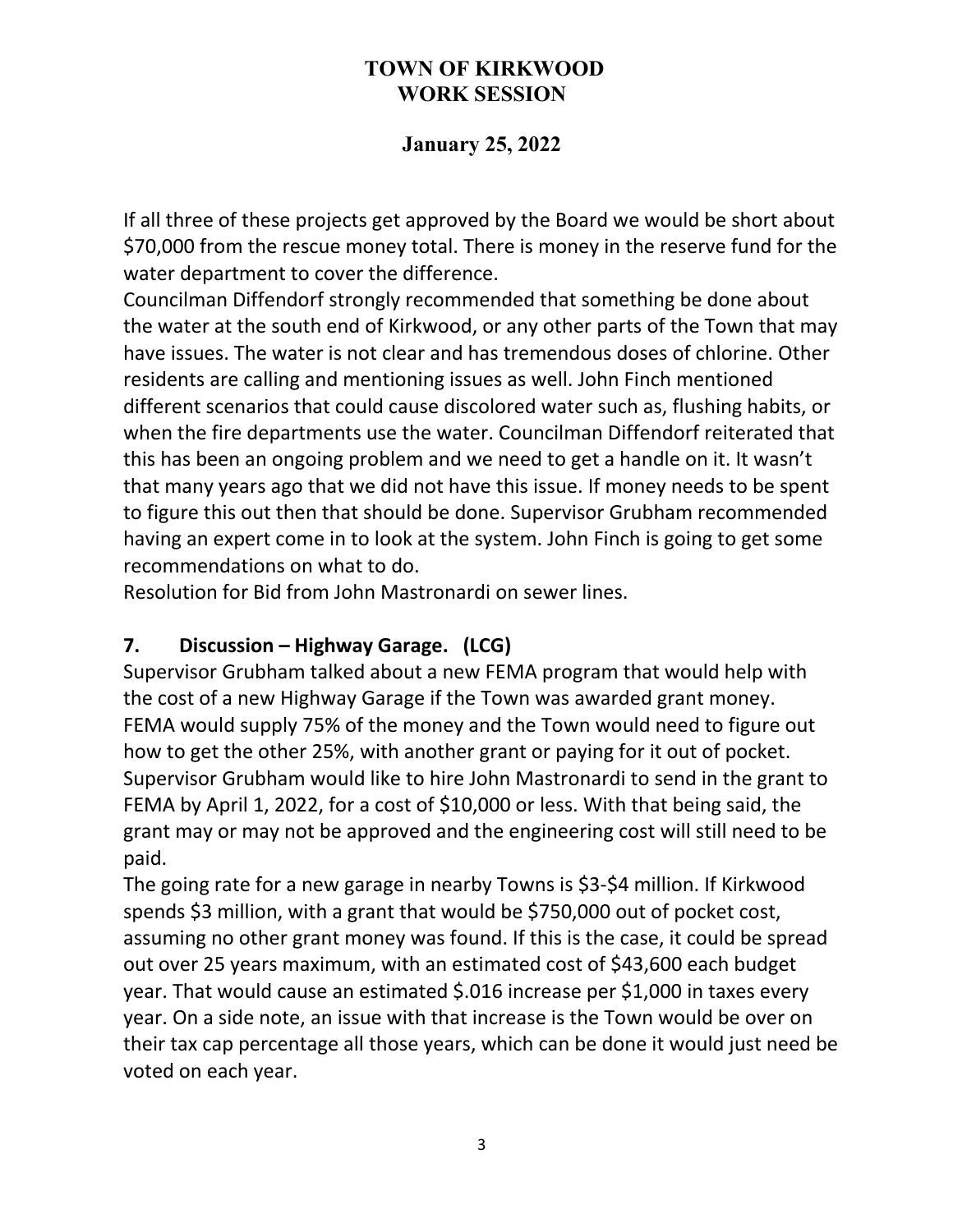# **January 25, 2022**

Councilwoman Legg asked about upgrades that were recently done to prevent flooding at the current garage, and the expense of those upgrades. Supervisor Grubham explained that those upgrades did help for the smaller floods but not if another big flood came through. A new garage was always being thought about but the funds were not available, now that a grant is possible it changes things. Councilman Weingartner asked if the property was environmentally ready for a new garage. John Finch said there is water and sewer on the property and no contaminates.

Councilman Diffendorf asked if the Town could use some of the mortgage tax money that was just received to pay down some of the out of pocket cost of a new garage. Supervisor Grubham explained that the money (\$430,000) is in a reserve fund and could possibly be used for the town garage, along with some of the sales tax surplus money. More information to come on the use of those funds.

Jim Smith noted that the numbers for the money being borrowed are based on estimated assumptions at this time. The final schedule of payments may change as the project progresses and actual factors are finalized such as, project scope and timing, cash flow, and interest rates. The interest rates are not fixed. The term of the debt would also be no longer than the "Expected Usefulness" criteria, depending on the class rating of the building. Resolution.

# **8. Discussion – Request from Chad Moran to attend STBOA training on February 16, 2022 at the Sidney Fire Station at a cost of \$35.00 and all reasonable expenses paid. (LCG)**

Resolution.

# **9. Discussion – Town Hall Painting & Carpet. (LCG)**

Supervisor Grubham would like to have the inside of the Town Hall painted and some of the building carpeted. Several quotes were attached. The Court was painted last so that is not included in the quotes. Not every room will get new carpet, just the areas that are worn out the most. The money will come out of a reserve fund for the Town Hall. There's \$90,000 in that fund and doing these upgrades would use about \$20,000. In the spring outside work will need to be done as well, probably around \$5,000. Resolution.